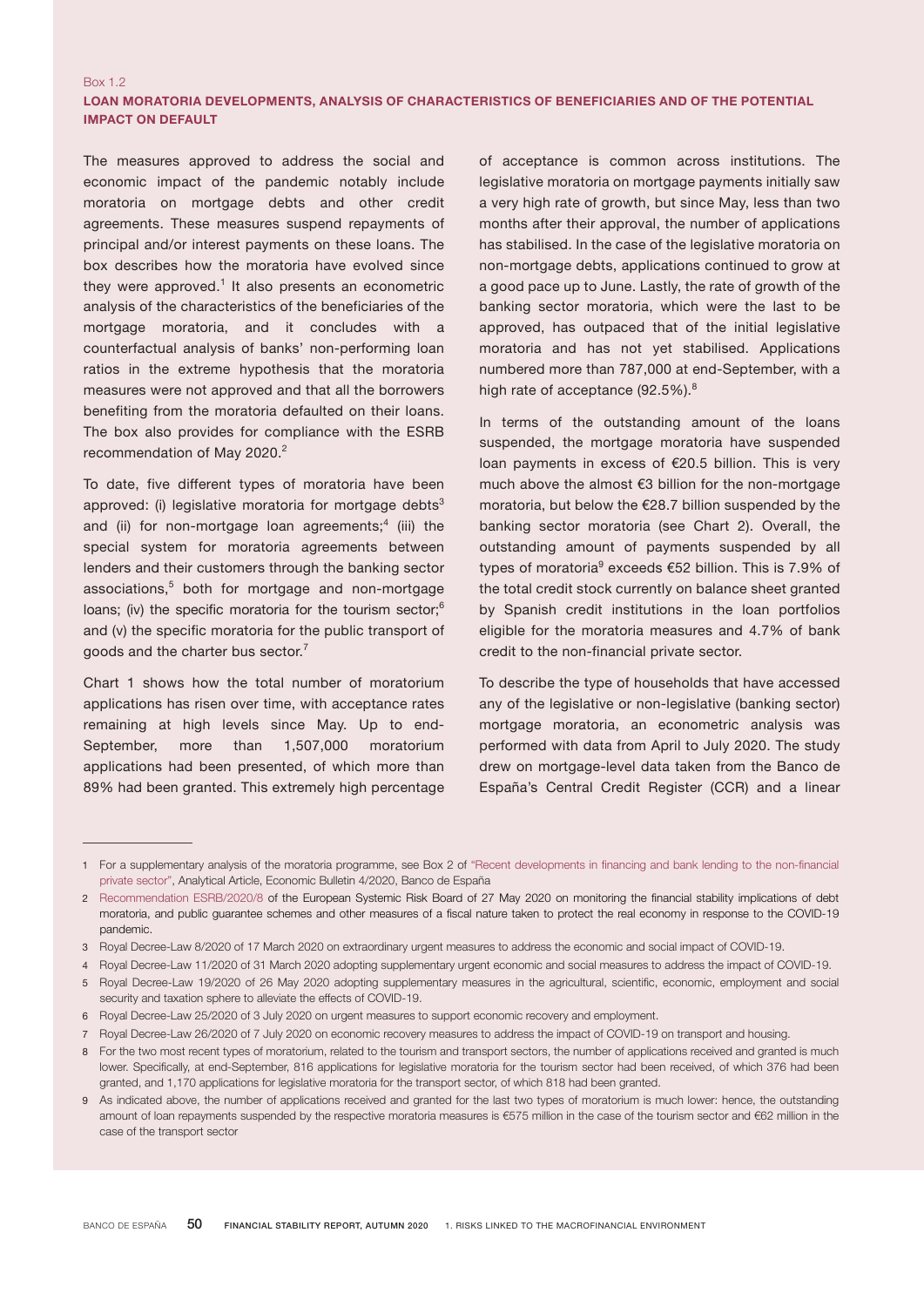### Box 1.2

## LOAN MORATORIA DEVELOPMENTS, ANALYSIS OF CHARACTERISTICS OF BENEFICIARIES AND OF THE POTENTIAL IMPACT ON DEFAULT (cont'd)

Chart 2

 $\Omega$ 10 20 30 40 50  $60$ 70 80 90 100  $\Omega$ 100,000 200,000 300,000 400,000 500,000 600,000 700,000 800,000 900,000 Apr-20 May-20 Jun-20 Jul-20 Aug-20 Sep-20 %  $0.0$ 0.5 1.0 1.5 2.0 2.5 3.0 3.5 4.0 4.5 5.0  $\overline{0}$ 5,000 10,000 15,000 20,000 25,000 30,000 35,000 Apr-20 May-20 Jun-20 Jul-20 Aug-20 Sep-20  $%$ LEGISLATIVE MORTGAGE MORATORIA LEGISLATIVE NON-MORTGAGE MORATORIA LEGISLATIVE NON-MORTGAGE MORATORIA

Chart 1 CHANGE IN CUMULATIVE TOTAL APPLICATIONS AND IN RATE OF ACCEPTANCE BY MORATORIUM TYPE (a) (b)

SOURCE: Banco de España.

- a The number of applications and the acceptance rate for legislative mortgage moratoria in July were slightly lower than in June because in July banks removed from their reported data applications that had been submitted but then withdrawn by customers.
- b For each moratorium programme, the bar depicts the cumulative total applications (left-hand axis) and the diamond (right-hand axis) the percentage of that cumulative volume approved.
- c For each moratorium programme, the bar depicts the credit volume subject to the programme (left-hand axis) and the diamond (right-hand axis) the percentage this represents of the total credit qualifying for moratoria (e.g. legislative mortgage moratoria as a percentage of total mortgage credit to individuals).
- d The outstanding amount and the percentage this represents of the total amount of legislative mortgage moratoria in July were slightly lower than in June because in July banks removed from their reported data applications that had been submitted but then withdrawn by customers.

probability model was estimated with more than 5.3 million observations corresponding to existing mortgages.

The dependent variable in the study is access to the moratoria programmes, while the explanatory variables include characteristics of the borrower, the mortgage agreement and the lending bank. For borrowers, these variables specifically include the economic situation of their home region, their average household income drawing on postcode level data from the National Statistics Institute (INE) for 2016, the age of the household head, their credit record and total bank debtto-income ratio in 2019, and the profession of the household head or industry in which he/she works if self-employed. The loan data include the debt servicingto-income ratio at origination, whether or not there is a guarantor, and the loan maturity. In addition, at the regional level, controls were included for the impact of the pandemic on employment, through the percentage of workers subject to short-time work arrangements and the unemployment rate (both statistics obtained from the National Public Employment Service (SEPE)). Lastly,

to test the level of heterogeneity across banks, the specification includes controls for the size of the bank and its leverage, liquidity, return on assets and nonperforming loan ratios, among other factors.

CHANGE IN AMOUNT OF MORATORIA AND IN ITS PROPORTION OF TOTAL ELIGIBLE CREDIT UNDER MORATORIUM PROGRAMMES (c) (d)

The findings show very robustly that the households that were more disadvantaged or more vulnerable before the pandemic are those that have made most use of the moratoria. In this respect, it is important to recall that in order to qualify for moratoria, individuals must satisfy certain conditions relating to their purchasing power before the pandemic and the impact the pandemic has had on their economic situation. In consequence, lower income households with worse credit records or who are in default, with higher debt-toincome ratios in 2019, with higher mortgage debt service rates (at origination) and with mortgage guarantors are those most likely to obtain a moratorium on their mortgage payments.

If the differences between households in the first and fifth quintiles of the distribution are measured in terms of bank debt-to-average income at end-2019 (see Chart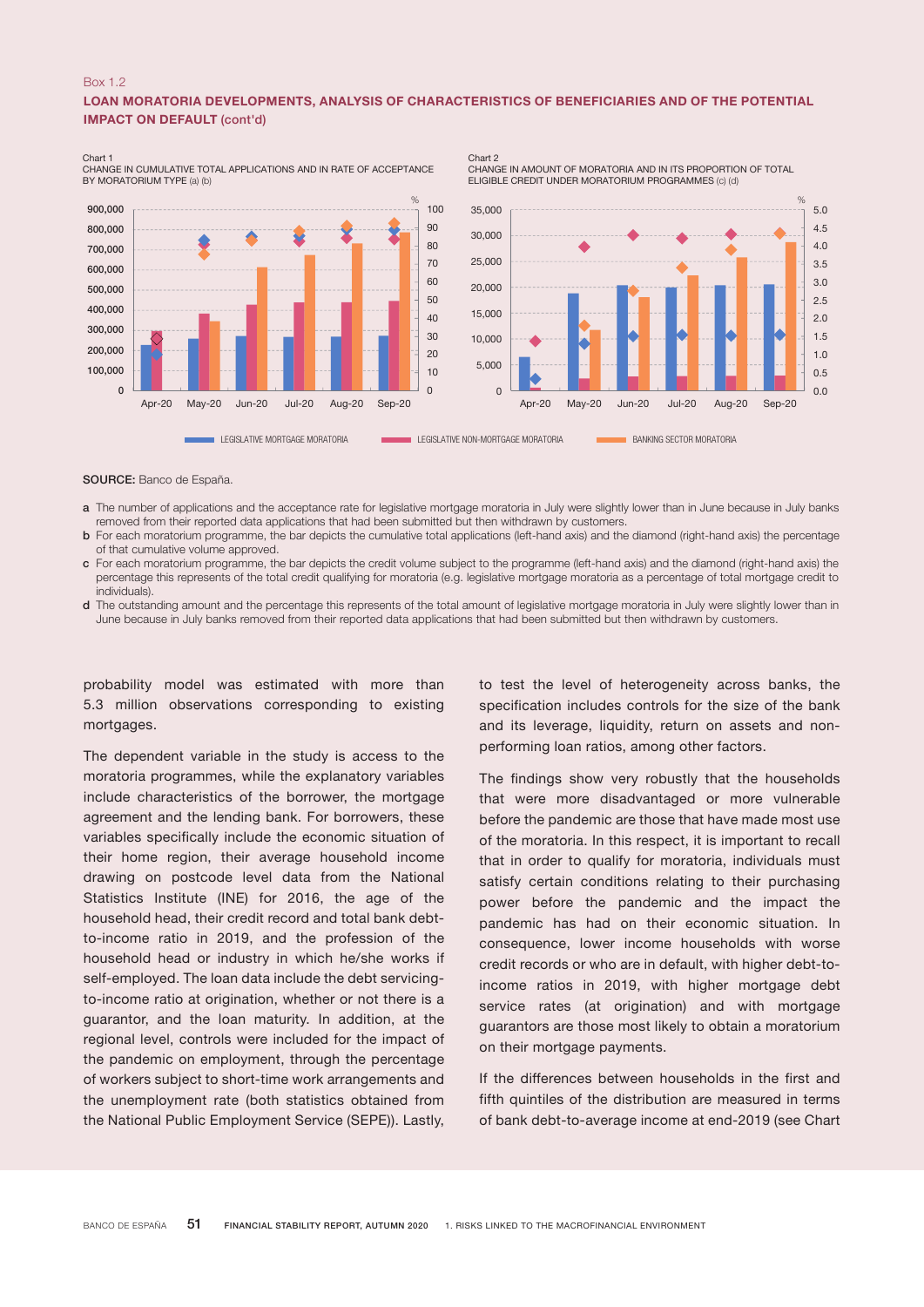## Box 1.2

## LOAN MORATORIA DEVELOPMENTS, ANALYSIS OF CHARACTERISTICS OF BENEFICIARIES AND OF THE POTENTIAL IMPACT ON DEFAULT (cont'd)

Chart 3

PERCENTAGE IN 2019 OF MORTGAGES SUBJECT TO MORATORIA BY QUINTILES OF TBD/AI RATIO (a) (b)



#### Chart 5

PERCENTAGE IN 2019 OF MORTGAGES SUBJECT TO MORATORIA BY QUINTILES OF TBD/AI RATIO, AVERAGE HOUSEHOLD INCOME AND MORTGAGE DEBT SERVICING (b) (d)



Chart 4 PERCENTAGE IN 2019 OF MORTGAGES SUBJECT TO MORATORIA BY QUINTILES OF TBD/AI RATIO AND AVERAGE HOUSEHOLD INCOME (b) (c)



Chart 6 RATIO OF NON-PERFORMING CREDIT TO THE RESIDENT PRIVATE SECTOR: 2013-2020 DATA AND COUNTERFACTUAL IN EVENT OF NO MORATORIA AND MAXIMUM DEFAULT IN 2020 Q1



#### SOURCE: Banco de España.

- a For the TBD/AI ratio (total bank debt in 2019 to average household income), the quintiles of the distribution have been calculated. For each quintile the chart shows the mortgages subject to moratoria as a percentage of the total mortgages in the system corresponding to households in that quintile. b Average household income (AI) calculated drawing on INE 2016 postal code level data on the mortgaged property.
- c For the TBD/AI ratio (total bank debt in 2019 to average household income), the quintiles of the distribution have been calculated. For each quintile the chart shows the mortgages subject to moratoria as a percentage of the total mortgages in the system corresponding to households in that quintile and which, in addition, are in the first (blue) and fifth (red) quintile of the average income (AI) distribution.
- d For the TBD/AI ratio (total bank debt in 2019 to average household income), the quintiles of the distribution have been calculated. For each quintile the chart shows the mortgages subject to moratoria as a percentage of the total mortgages in the system corresponding to households in that quintile and which, in addition, are in the first quintile of the average income distribution and the fifth quintile of debt servicing (blue) and in the fifth quintile of income distribution and the first quintile of debt servicing (red).
- e The counterfactual NPL ratio is calculated under the assumption that no moratorium programme was approved and that all the borrowers that have obtained moratoria would have defaulted on their loans (an extreme hypothesis as the probability of default would not necessarily be equal to 1).

3), the probability of having a moratorium increases by 5.8 pp for the most indebted households. In addition, these differences in terms of probability of accessing moratoria are reinforced if households' different income levels and debt-servicing capacity are also considered (see Charts 4 and 5). The regression model confirms

that participation in moratoria is significantly sensitive to households' financial situation, which is consistent with this descriptive analysis. The regression model is also used to measure the impact of other explanatory variables. For example, if the household had a consumer loan at December 2019, the probability of it having a